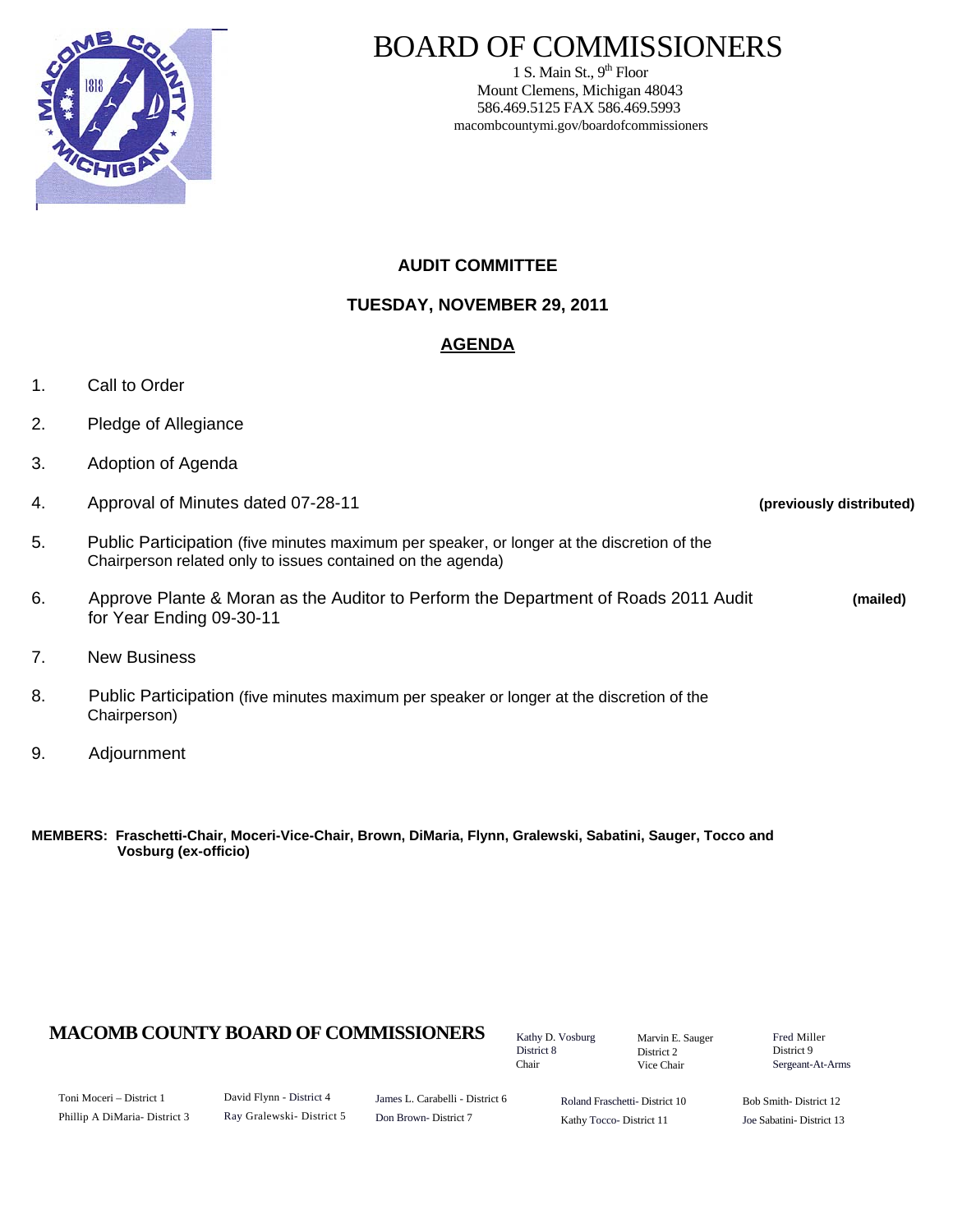**AGENDA ITEM:\_\_\_\_\_\_\_\_\_\_\_\_\_\_\_\_\_\_\_\_\_\_\_\_\_\_\_\_\_\_** 

## **MACOMB COUNTY, MICHIGAN**

**RESOLUTION TO** Approve Plante & Moran as the auditor to perform the Department of Roads 2011 audit for year ending 09-30-11, as per correspondence from Plante & Moran dated July 15, 2011, subject to approval of the **Office of County Executive.** 

**INTRODUCED BY** Commissioner Roland Fraschetti, Chair, Audit Committee

Please reference Section 8.3.1 of the Charter (copy attached)

## **COMMITTEE/MEETING DATE**

Audit Committee 11-29-11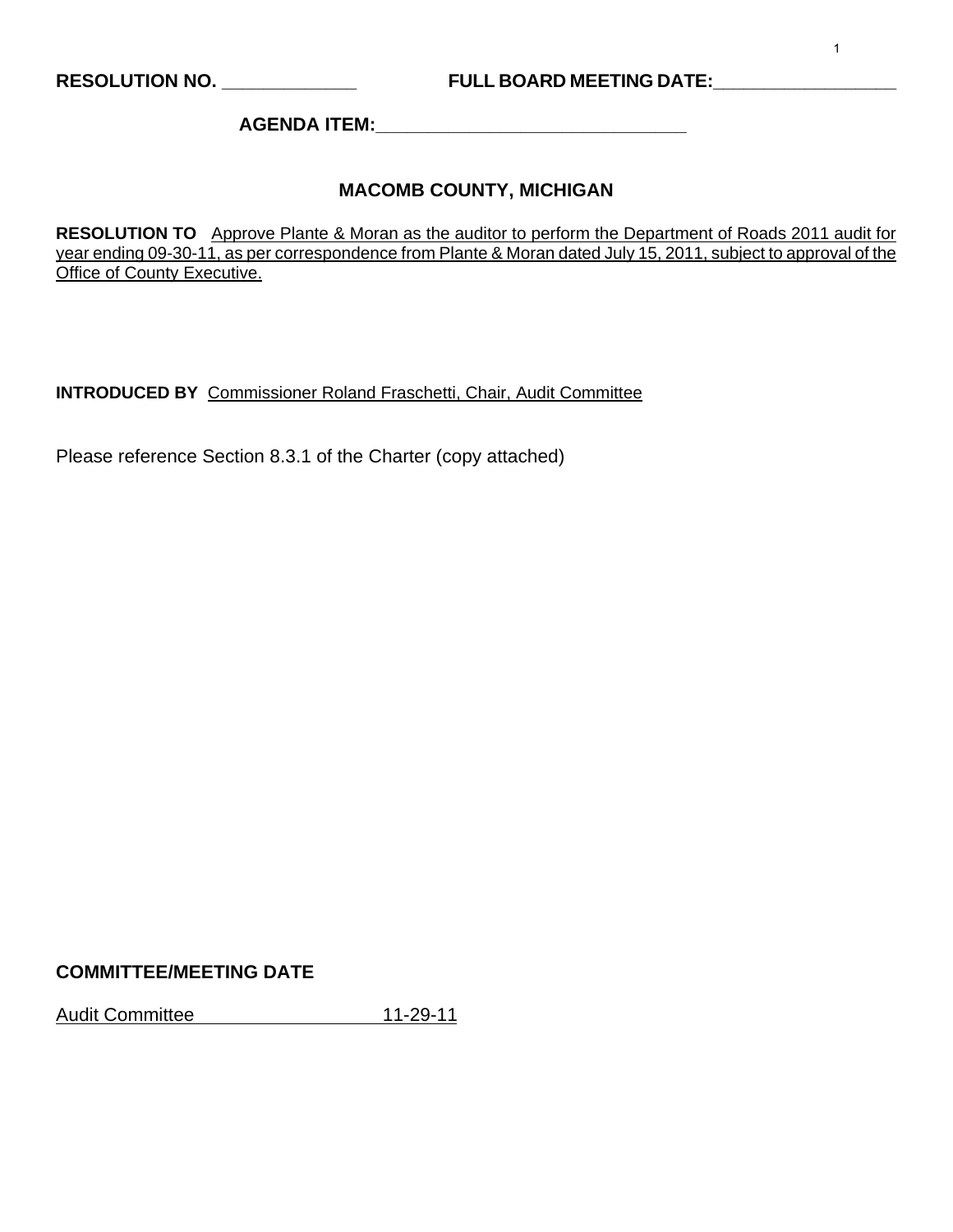

19178 Hall Road Fax 586,416 4901 planlemoran com

July 15, 2011

Mr. Peter Provenzano Finance Director Macomb County 117 S. Groesbeck Mt. Clemens, Ml 48043

#### Re: **2011 Audit** Fees

Dear Mr. Provenzano:

We are complimented by the County's consideration of our firm to serve as auditors for the Macomb County Department of Roads. We would like to take this opportunity to communicate to you our proposed fees for our services for the year ending September 30. 2011, which would be consistent wilh the services we provided previously to the Road Commission of Macomb County and include:

- • Annual financial statement audit of Road Department funds, including preparation, printing and binding of the Road Department's annual financial report
- Annual audit of the Road Department's federal programs, including preparation, printing and binding of the Road Department's annual report of federal awards supplemental information
- Letter of comments and recommendations, including internal accounting controls and related financial matters
- Presentation of the audit report to the Road Department officials
- • Telephone calls during the year to address questions and issues as they arise
- Periodic update letters during the year on current events impacting municipal finance

Our proposed fee for the audit of the Road Department's basic financial statements for 2011 is \$53,900. Our proposed fee for the Road Department's audit of federal awards is \$5,000, assuming one major program. Again this year, the fees proposed above are less than the fees for the previous year's audits.

Our commitment 10 municipal auditing, accounting and consulting has provided us with a range and depth of experience that we believe is unequaled by any other firm. We currently serve over 200 governmental clients in the Stale of Michigan providing evidence of the reasonableness of our fees and our reputation in the public sector.

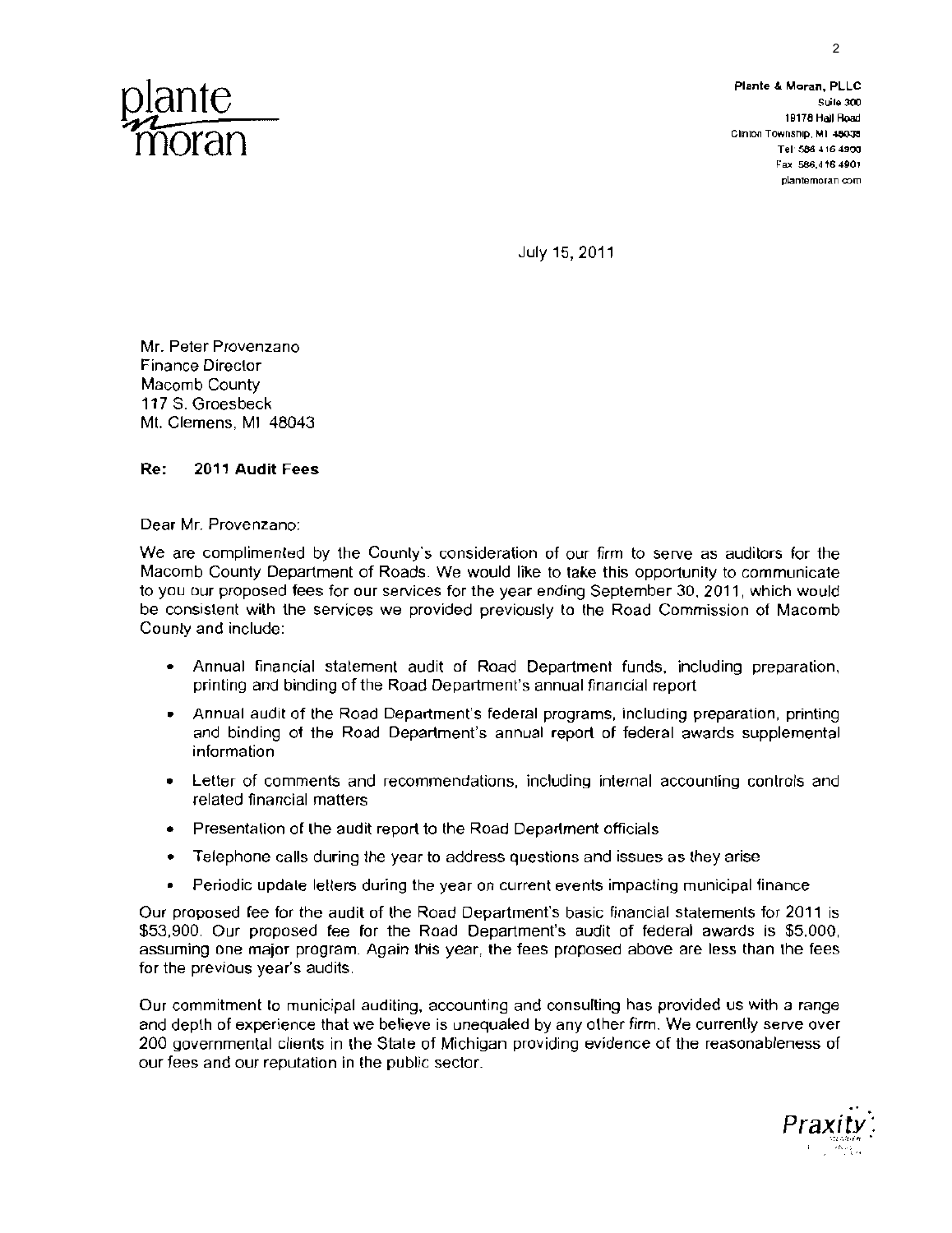We thank you for the opportunity to submit this letter and look forward to the opportunity to continue serving as audilors for the Road Department. We feel our qualities and experience make us particularly well suited to meet your needs.

If you need any additional information or would like to discuss further, please give us a call.

Yours truly, PLANTE & MORAN, PLLC

David W. Xbungton

**David W. Herrington**